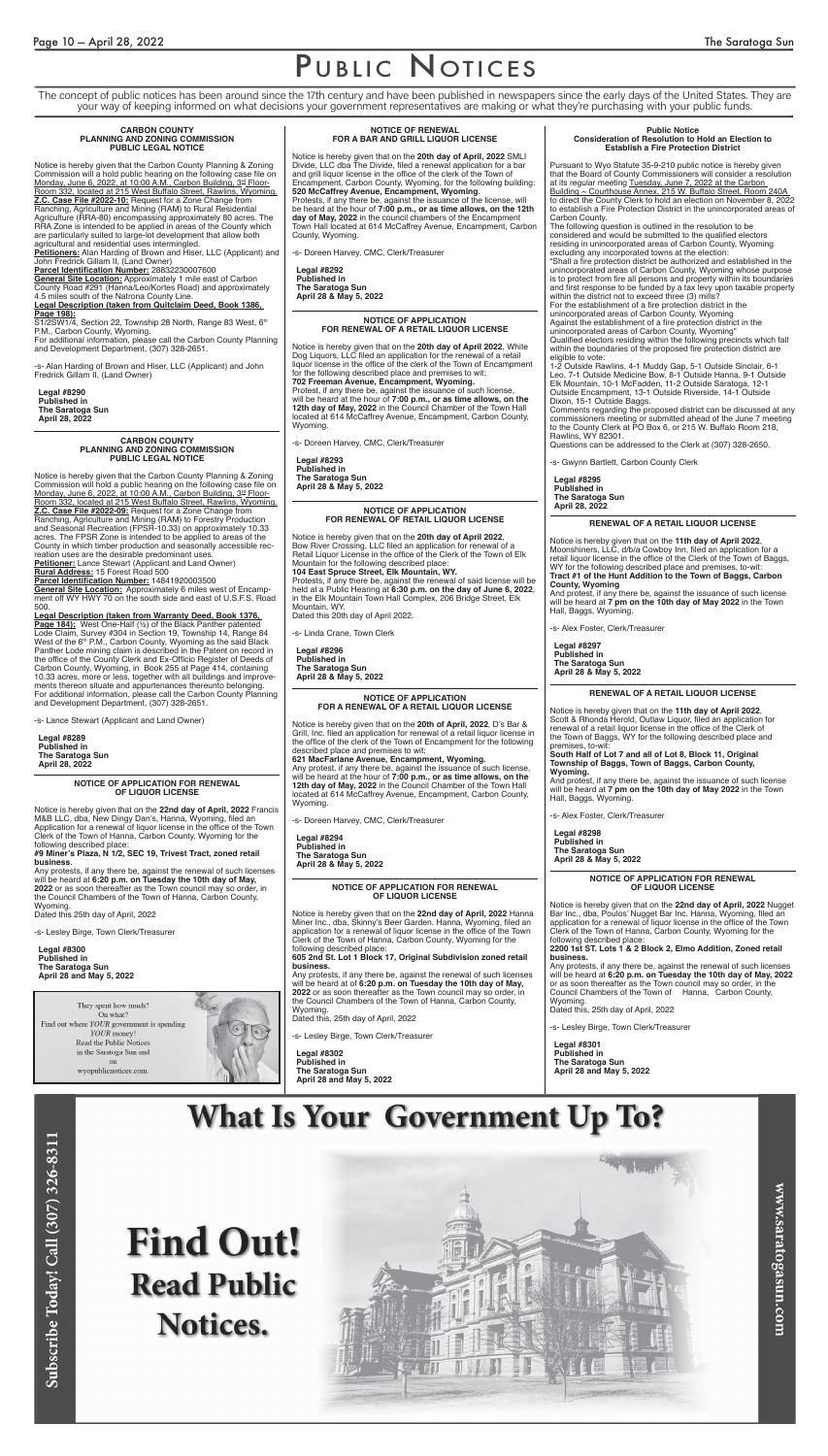## PUBLIC NOTICES

### **INVITATION TO BID**

The Town of Encampment is seeking bid proposals for the purchase of a used motor grader meeting minimum specifications and standards set forth by the Town of Encampment. For bid specifications please contact the Encampment Town Hall at 307-327-5501 or email enccourt@yahoo.com Specific questions may be directed to Bill at 307-329-6927 Bids shall be sent to: **Town of Encampment PO Box 5 614 McCaffrey Avenue Encampment, WY 82325** Deadline is Monday May 11, 2022 at 5:00 p.m.

The Town of Encampment reserves the right to refuse any or all bids.

**Legal #8291 Published in The Saratoga Sun April 28 & May 5, 2022**

### **March 2022 Bills List \$500.00 and over**

Accutrain Corp - 500.00; All In One Plumbing Service - 3,022.00; Amazon Capital Services - 6,492.32; American Red Cross - 770.00; Americinn--Laramie - 660.00; B & H Photo - 1,138.65; Bank of the West - 800.95; Barkhurst, Melody - 600.00; Black Hills Energy - 13,409.23; Capital Business Systems Inc - 1,534.39; Carbon Power & Light Company - 19,493.94; Cashwa Distributing - 13,239.55; Central Restaurant Products - 9,020.14; Comfort Inn Cody - 545.00; Communication Is Everything LLC - 13,350.00; Connect Speech Therapy LLC - 12,080.00; Cowboy Couture - 765.00; D & L Music - 519.00; Elder Equipment Leasing Inc - 1,069.64; Follett School Solutions Inc - 613.20; Fremont Therapy Group LP - 1,066.80; Gannett Grill - 789.63; GHA Technologies Inc - 2,132.81; Global Compliance Network - 1,400.00; Grainger Inc W. W. - 2,381.16; Hanna Hometown Market - 574.00; Hebbert, Emily - 585.75; High Plains Power Inc - 608.75; Holiday Inn Express-Rock Springs - 872.00; Hyatt Regency-San Francisco - 605.49; Imprest Fund JD Johnson - 1,112.40; Inn at Lander - 1,709.05; Instructional Intensity Inc - 6,300.00; Jo Ed Produce - 1,040.10; JW Pepper & Sons Inc - 519.46; Kindermusik - 698.00; Laminating and Binding Solutions Inc - 1,114.45; Laramie Tire & Auto Center LLC - 1,008.66; Little America Hotels and Resorts, Inc - 1,344.00; Long Building Technologies Inc - 788.70; Macpherson & Thompson LLC - 1,876.20; Mid American Research Chemical - 1,013.00; Middle Fork Café - 565.68; MSR West, Inc. - 8,386.00; North Park Propane LLC - 10,397.85; Olive Garden-Casper - 638.80; Pederson, Susan - 700.00; Perkins Oil Company - 4,674.29; Pine Cove Consulting LLC - 1,250.00; Popowycz, Bohdanna - 886.08; Quill Corporation - 1,189.99; Rocky Mountain Power - 7,002.81; Saratoga Auto Parts Inc - 2,884.29; Saratoga Sun - 1,059.13; Schaeffer Mfg. Co - 2,078.33; Scholastic Book Fairs - 2,451.49; Shamrock Foods Company - 8,655.10; Shape America - 1,519.30; Shively Hardware - 1,555.66; Shoshoni Rose Hotel-Lander - 2,786.30; Sinclair Oil Corporation - 763.42; SMHS Activity Acct - 6,000.00; Stinker Stores Inc. for AR - 4,819.41; Sunrise Sanitation Service Inc - 1,106.00; TeamViewer - 612.00; Town Of Encampment - 899.00; Town Of Saratoga - 814.80; Union Telephone Company - 4,317.07; Universal Athletic Services - 1,756.73; UPRSWDD Billing - 892.00; Urasky, David - 800.00; USI Ed GOV - 1,599.95; Valley Foods - 1,205.23; Ward's Science - 690.53; Williams, Jason - 500.00; World's Finest Chocolate - 1,604.75; Wyoming FCCLA - 1,620.00; Zoom Video Communications, Inc. - 2,457.00

**Legal #8299 Published in The Saratoga Sun April 28, 2022**

THE SARATOGA SUN IS THE OFFICIAL PUBLICATION OF CARBON COUNTY PUBLIC NOTICES.



**SUBSCRIBE** TODAY!

307-326-8311 or WWW.SARATOGASUN.COM

Yvonne Johnson wanted to persuade the Town of Saratoga to join the investors roster. She is taking trainings and conferences all around the U.S. and is doing a lot around the county for economic development. With the current state of business, she is very hopeful she will meet the needs of the county for housing. The fund-

The concept of public notices has been around since the 17th century and have been published in newspapers since the early days of the United States. They are your way of keeping informed on what decisions your government representatives are making or what they're purchasing with your public funds.

### **SARATOGA TOWN COUNCIL REGULAR MEETING MINUTES APRIL 5, 2022 AT 6:00 P.M. SARATOGA TOWN HALL COUNCIL CHAMBERS**

Councilwoman Campbell called the meeting to order at 6:00 p.m. Members present were: Councilman Jon Nelson, Councilman Ron Hutchins and Councilwoman D'Ron Campbell. Mayor Creed James called in by phone. Councilman Spaulding was absent.

### **APPROVAL OF THE AGENDA**

Councilwoman Campbell added Yvonne Johnson to 'Items from the Public' on the agenda. Councilman Nelson made a motion to approve the agenda as amended. Councilman Hutchins seconded the motion. Motion carried.

### **APPROVAL OF THE MINUTES**

Councilman Nelson made a motion to approve the regular minutes of March 15, 2022. Councilman Hutchins seconded the motion. Motion carried.

> • Capital Business Systems/ Elevate Unified Communications/ **ComTech**

### **APPROVAL OF THE BILLS**

Councilwoman Campbell read the Deposits, Accounts Payable, Payroll and Transmittal bills as follows:

### For April 5, 2022

**Deposits: from 3/14/22-4/3/22 \$98,533.63**

**Accounts Payable: for 4/5/2022 \$168,817.61 Net Payroll: for 3/17/2022 \$34,412.08**

**Net Payroll: for 3/31/2022 \$31,866.75 Transmittals: for 3/17/2022 \$21,772.04**

**Transmittals: for 3/31/2022 \$11,681.18**

Councilman Hutchins made the motion to approve the deposits from 3/14/22-4/3/22 for \$98,533.63. Councilman Nelson seconded; the motion carried.

Councilman Nelson asked how the Core and Main water meters would be coded. Treasurer Georgia Gayle stated that the water meters were coded to the water fund and the expenditures are shown in that fund and we would need a motion for Wyostar water funds to be moved to the combined cash fund.

Councilman Nelson made the motion to approve accounts payable for 4/5/22 in the amount of \$168,817.61. Councilman Hutchins seconded; the motion carried.

Councilman Hutchins made a motion to pay the net payroll for 3/17/2022 in the amount of \$34,412.08. Councilman Nelson seconded; the motion carried.

Councilman Nelson made a motion to pay the net payroll for 3/31/2022 in the amount of \$31,866.75. Councilman Hutchins seconded; the motion carried.

Councilman Nelson made a motion to pay the transmittals for 3/17/2022 in the amount of \$21,772.04. Councilman Hutchins seconded; the motion carried.

Councilman Nelson made a motion to pay the transmittals for 3/31/2022 in the amount of \$11,681.18. Councilman Hutchins seconded; the motion carried.

### **CORRESPONDENCE**

• WAM-JPIC Board of Directors Election

• WY Children's Trust Fund - Child Abuse Awareness and Prevention Month

Councilman Hutchins made a motion for Mayor James to sign the proclamation for April and Councilman Nelson seconded the motion. Motion carried.

• Carbon County Visitors' Council -Alex Gruenhagen for memberat-large nominee Councilman Nelson made a motion to support Alex Gruenhagen for the appointment. Councilman Hutchins seconded the motion. Motion carried.

### • Wyopass

Councilman Nelson made a motion to pass on the membership. Councilman Hutchins seconded the motion. Motion carried. **COUNCIL COMMENTS**

Councilman Nelson stated a resident reached out to him about the sign at the Saratoga Resort. He asked the Planning Commission to address it. Mayor James stated that the Planning Commission will address the sign.

### **ITEMS FROM THE PUBLIC**

Carbon County Economic Development Corporation - Yvonne Johnson

raiser that Yvonne organized put the CCEDC out in the economic development arena and gave them exposure to get more economic development.

Bair Energy CEO, Nicholas Bair, was present and stated that they are a small family company and do not take any government morey or tax credits. He stated that they were just approved for pure green hydrogen energy. Rawlins will be their first project with their energy and they are looking at Saratoga for the Bair executive offices.

Nicholas Bair stated that their project is the only one that the EPC is supporting in the area and they will be doing business with local banks to keep money in the valley. Councilman Nelson said it may be appropriate to schedule an open house for the ins and out to the impact to the community. There will be more public input and questions. Nicholas Bair said he will be coming once a month to give an update. They are evaluating the opportunity to see if the community wants to go forward with this.

Councilwoman Campbell asked Yvonne ifwe can schedule an open house with the company to speak soon.

### **REPORTS FROM DEPARTMENTS Town Hall:**

• June 30, 2020 Audit- Motion to accept

Councilman Nelson made a motion to accept the audit. Councilman Hutchins seconded the motion. Motion carried.

• CCCOG Meeting - May 18th, 2022 6pm Councilman Nelson stated that Saratoga will be hosting the CCCOG meeting in May. The host community provides dinner and Councilman Nelson will bring in proposals and let everyone know at the next meeting.

| <b>3 P'S PLATTE VALLEY PORTA POTTIES</b>             | \$330.00     |
|------------------------------------------------------|--------------|
| <b>AMERICAN EXPRESS</b>                              | \$4,788.88   |
| <b>BARRIER SYSTEMS LLC</b>                           | \$2,254.34   |
| <b>BCN</b>                                           | \$91.02      |
| <b>BISON STATE ELECTRIC LLC</b>                      | \$222.00     |
| <b>CANDY MOUNTAIN</b>                                | \$42.50      |
| <b>CARBON POWER &amp; LIGHT</b>                      | \$16,084.24  |
| <b>CASELLE INC</b>                                   | \$1,031.00   |
| DANA KEPNER CO.                                      | \$27,645.92  |
| <b>DONKEY SPORTS INC</b>                             | \$1,525.00   |
| <b>LOCAL GOVERNMENT LIABILITY POOL</b>               | \$8,680.00   |
| <b>MARIE CHRISTEN</b>                                | \$45.77      |
| MPM CORP                                             | \$580.00     |
| NORCO, INC                                           | \$27.59      |
| ONE CALL OF WYOMING                                  | \$23.25      |
| PINE COVE CONSULTING LLC                             | \$2,520.00   |
| PROFORCE MARKETING, INC.                             | \$170.42     |
| <b>R.P. LUMBER INC</b>                               | \$152.00     |
| <b>REBECCA BREY</b>                                  | \$66.75      |
| <b>SARAH LAUGHLIN</b>                                | \$326.19     |
| SARATOGA AUTO PARTS                                  | \$294.00     |
| SARATOGA CARBON COUNTY IMPACT JPB                    | \$675.00     |
| SARATOGA SUN, INC.                                   | \$3,330.03   |
| SHIVELY HARDWARE                                     | \$1,103.78   |
| <b>STINKER STORES</b>                                | \$2,474.52   |
| SUNDAHL POWERS KAPP & MARTIN                         | \$7,933.12   |
| <b>SWEET MARIE'S MERCANTILE</b>                      | \$16.95      |
| <b>T&amp;T PLUMING AND SERVICE</b>                   | \$165.00     |
| <b>T-O ENGINEERS INC</b>                             | \$23,620.83  |
| <b>TYLER CHRISTEN</b>                                | \$297.31     |
| UNION TELEPHONE COMPANY                              | \$1,664.39   |
| UPPER PLATTE VALLEY SOLID WASTE DIS-<br><b>TRICT</b> | \$1,154.00   |
| <b>VALLEY FIRE EXTINGUISHER</b>                      | \$662.25     |
| <b>VALLEY OIL COMPANY</b>                            | \$655.13     |
| WYOMING DEPARTMENT OF AGRICULTURE                    | \$50.00      |
| <b>WYOMING MACHINERY</b>                             | \$125.54     |
| <b>WYOMING RETIREMENT</b>                            | \$581.25     |
| <b>TOTAL</b>                                         | \$111,409.98 |

Councilman Hutchins made a motion to switch the phone system to a Voip system with approval of the invoice from ComTech for the Voip channels on the police department. Councilman Nelson seconded the motion. Motion carried.

### • Never Forget Park

Mayor James spoke to Doc Jansen and asked if he would donate the strip of land. He does not want to donate the land but would be willing to do a land swap and donate \$20,000.

• Workers Compensation Site Visit on April 12 & 13, 2022

Councilman Hutchins said we need to have someone with Workers Compensation at all times.

• 2022 Primary Election Filing Form & Primary Election Proclamation publication

• 4/2/2022 Audit Engagement Letter

Councilman Nelson made the motion for Mayor James to sign the engagement letter for the 2021 audit letter with attorney review. Councilman Hutchins seconded. Motion carried.

• \$1000 Grant from WAMCAT

• Special Event Permit - 11th Annual Hi Water Hoedown 6/4/22 Councilman Nelson asked if there was any camping involved. Chris Shannon said a few people camp around the house on private property. He stated that they no longer own that property next to theirs so its not an issue of camping all over the area. Councilman Nelson said he would like to make it clear, that the applicant would comply to any future ordinance changes. Councilman Nelson made a motion to approve the special even permit on 6/4/22. Councilman Hutchins seconded the motion. Motion carried. • Special Event Permit - 11th Annual Girls' Night Out 8/27/221 Councilman Nelson made a motion to approve the special event permit on 8/27/21. Councilman Hutchins seconded the motion. Motion carried.

• Pertaining to the previous conversation regarding the water fund, Councilman Nelson made a motion to move \$126,730.50 from Wyostar water fund to the general fund. Councilwoman Campbell seconded the motion. Motion carried.

### **Police Department:**

NIBRS and NCIC are in compliance. Chief Ken Lehr said they are still hiring and looking for police officers. He would like permission to hire Zharyl Younglund. Councilman Nelson made the motion. Councilman Hutchins seconded. Motion carried.

### **Fire Department:**

Mayor James stated that there are no new updates. **Recreation Department:** 

No changes in hours of operation. Platte Valley basketball ends next week. Donkey basketball sold 450 tickets and 500 people attended. The recreation department made \$7500 for pool improvements. Councilman Nelson made a motion to approve the invoice for Donkey Sports and Councilman Hutchins seconded the motion. Motion carried. Jon Winter will get Sarah Laughlin a name of a vendor for water fountains. There are 2 lifeguards to be hired. Councilman Nelson made a motion to hire the lifeguards. Councilman Hutchins seconded the motion. Motion carried. Wy Community Gas awarded \$2500 in a grant. Councilman Nelson made a motion to purchase fitness equipment.

Councilman Hutchins seconded the motion. Motion carried. The next meeting is May 2, 2022 at 6:30pm in Town Hall. **Department of Public Works:**

### Lenny Layman will bring the Sandbagger machine to the WYDOT shop and will give a demonstration on it. The department has received 2 bids for the RFQ's for the Spring Ave. Waterline project and those bids will be scored with the Water & Sewer Joint Powers Board.

Councilman Hutchins made a motion to purchase adulticide for the mosquito spraying season at

\$16,170. Councilman Nelson seconded the motion. Motion carried. The grant has been submitted with weed and pest that will reimburse the town for the chemicals. Director Jon Winter received a bid for mowing services from Gator Grass Services, owned from his son-in-law for \$40,490. Councilman Hutchins made a motion to hire Gator Grass Services. Councilman Nelson seconded the motion. Motion carried.

### **REPORTS FROM BOARDS AND COMMISSIONS:**

**Community Center Joint Powers Board:**  Next meeting is April 11, 2022 at 4:30 p.m. at the PVCC **Water and Sewer Joint Powers Board:**

Next meeting is April 13, 2022 at 6:00 p.m. at the PVCC. **Planning Commission:** 

1) WYDOT Travel Alternative Program Letter of Intent - McCall Burau will be working with Director Jon Winter on the Statement oflntent and will get it submitted by April 15, 2022. Next meeting is April 12, 2022 at 5:30 p.m. at the Town Hall Council Chambers. **Saratoga Airport Advisory Board:**

1) Contract Change Order #2 - \$17,362.00 Councilman Hutchins made a motion for Mayor James to sign the Contract Change Order #2 on the condition that it is covered 100% by the FAA. Councilman Nelson seconded the motion. Motion carried. Next meeting is April 11, 2022 at 3:30 p.m. at the PVCC **SCWEMS Board:** 

Next meeting is April 18, 2022 at 6 p.m. at Encampment Opera House.

### **NEW BUSINESS**

No new business.

### **FURTHER BUSINESS**

Last year the Prairie Dog Fundraiser raised \$33,000 to the high school. The next Prairie Dog Fundraiser will be the 5th annual fundraiser will be on June 11, 2022 at 10am.

Mayor James stated that the County will be purchasing bags for the Sandbagger and wanted to know if Saratoga would like to purchase at the same time to save on the shipping. Councilman Hutchins made a motion to purchase the sandbags for \$2,254.34. Councilman Nelson seconded the motion. Motion carried. Sarah Laughlin asked to take the dates April 18 and April 21, 2022 off and wanted written consent. Councilman Nelson made a motion to approve the dates off. Councilman Hutchins seconded the motion. Motion carried.

### **ADJOURNMENT**

There being no additional business to come before the council, Councilman Nelson made a motion to adjourn at 8:01pm, Councilman Hutchins seconded, and the motion carried.

The next regular meeting of the Saratoga Town Council will be held on Tuesday, April 19, 2022 at 6:00 p.m. in the Council Chambers of the Saratoga Town Hall.

-s- Mayor Creed James

-s- Marie Christen, Town Clerk

**Legal #8286 Published in The Saratoga Sun April 28, 2022**

Notice is hereby given that the Sierra Madre Water and Sewer Joint Powers Board (hereinafter called Owner) will receive sealed Bids for the 2022 Tank Rehabilitation Project, near Riverside, Wyoming, in accordance with the Bidding Documents.

Bids will be received on May 11, 2022 at 10:00 AM local time at Riverside Town Hall, 207 W. Welton St, P.O. Box 263, Riverside, Wyoming 82325 and will be opened publicly during the regularly scheduled Sierra Madre Water and Sewer Joint Powers Board (JPB) meeting starting at 10:00 AM on May 11, 2022.

The Scope of Work is primarily comprised of installing a 120 mils polyurea spray elastomer liner system within the interior of an existing 379,000 gallon bolted steel water storage tank (approximately 38' diam x 32' tall) including surface preparation prior to liner installation near the Town of Riverside, Wyoming.

The Owner may reject any and all Bids and reserves the right to waive minor irregularities in any Bid in accordance with W.S. 15-1- 113.

Each Bid must be accompanied by Bid Security payable to Sierra Madre Water and Sewer Joint Powers Board for 5% of the total amount of the Bid (base bid plus all alternates), to be forfeited to the Owner as liquidated damages if the Bidder is awarded the Contract and fails to enter into an Agreement with the Owner within thirty (30) days from his notification.

All Bids shall remain open for forty-five (45) days after the day of the Bid opening.

Electronic copies of the Contract Documents may be obtained from the Issuing Office at the office of North Fork Engineering, P.O. Box 746, 118 E. Bridge Avenue, Saratoga, Wyoming 82331.

Sierra Madre Water and Sewer Joint Powers Board /s/ Dan Jago, Chairman

**Legal #8283 Published in The Saratoga Sun April 21 & 28, 2022**

### **Cash Requirements for 4/19/2022**

**Legal #8288 Published in The Saratoga Sun April 28, 2022**

Thank you for reading the Saratoga Sun Newpaper!